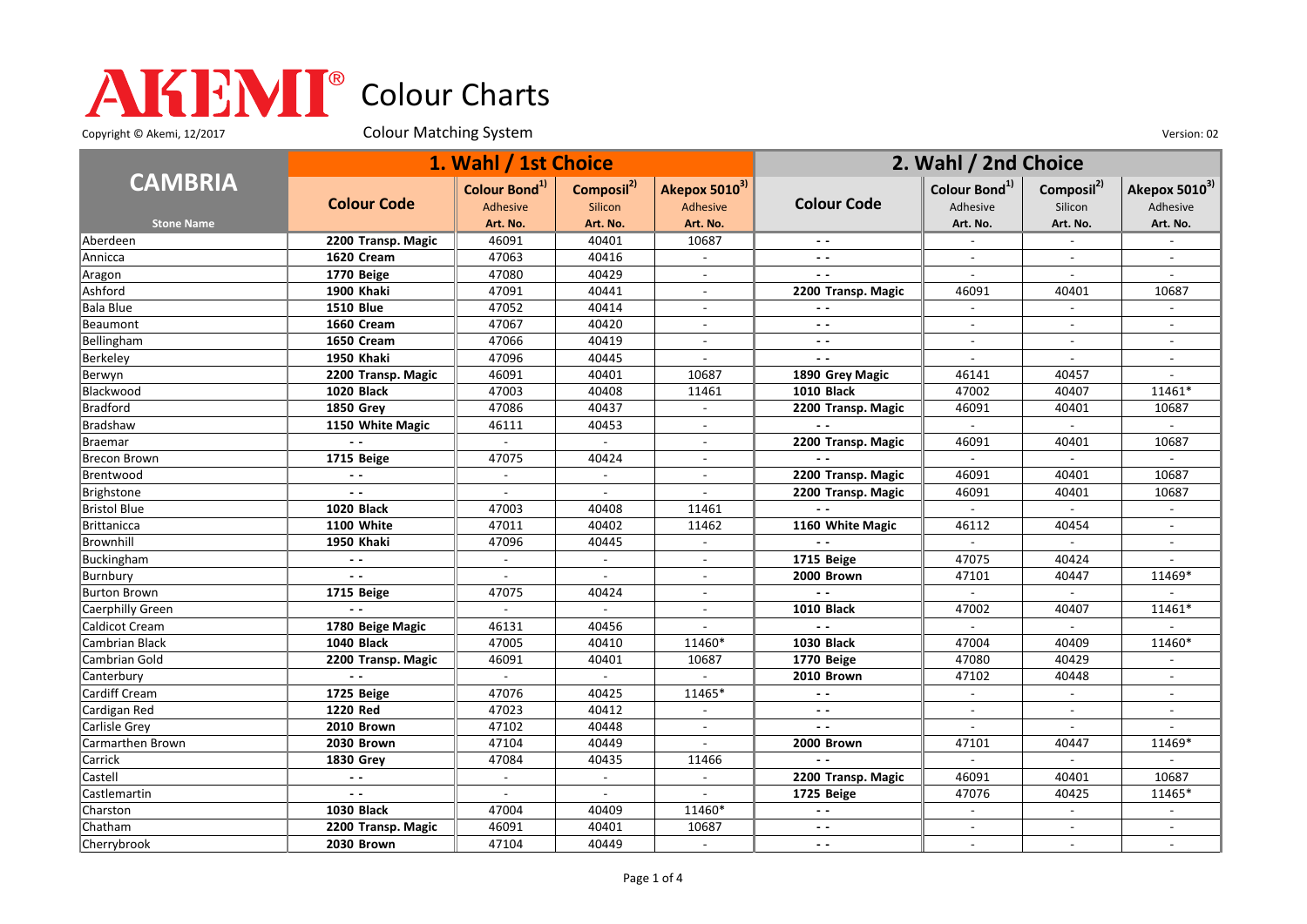Copyright © Akemi, 12/2017 Colour Matching System Colour Matching Consumers Colour Colour Matching System Version: 02

|                   | 1. Wahl / 1st Choice |                                       |                                   |                           | 2. Wahl / 2nd Choice     |                                       |                                   |                                       |
|-------------------|----------------------|---------------------------------------|-----------------------------------|---------------------------|--------------------------|---------------------------------------|-----------------------------------|---------------------------------------|
| <b>CAMBRIA</b>    | <b>Colour Code</b>   | Colour Bond <sup>1)</sup><br>Adhesive | Composil <sup>2)</sup><br>Silicon | Akepox 50103)<br>Adhesive | <b>Colour Code</b>       | Colour Bond <sup>1)</sup><br>Adhesive | Composil <sup>2)</sup><br>Silicon | Akepox 5010 <sup>3)</sup><br>Adhesive |
| <b>Stone Name</b> |                      | Art. No.                              | Art. No.                          | Art. No.                  |                          | Art. No.                              | Art. No.                          | Art. No.                              |
| Clyde             | 1770 Beige           | 47080                                 | 40429                             |                           | $ -$                     |                                       |                                   |                                       |
| Colly brooke      | 1920 Khaki           | 47093                                 | 40442                             | 11468                     | $ -$                     | $\blacksquare$                        | $\blacksquare$                    | $\blacksquare$                        |
| Coswell Cream     | 1705 Beige           | 47074                                 | 40423                             |                           | $ -$                     | $\blacksquare$                        | $\blacksquare$                    | $\blacksquare$                        |
| Cranbrook         | 1940 Khaki           | 47095                                 | 40444                             | 11468*                    | $\sim$ $\sim$            | $\overline{a}$                        | $\overline{a}$                    | $\overline{a}$                        |
| Cuddington        | 1725 Beige           | 47076                                 | 40425                             | 11465*                    | $\sim$ $\sim$            | $\sim$                                | $\overline{\phantom{a}}$          | $\overline{a}$                        |
| Darlington        | 1780 Beige Magic     | 46131                                 | 40456                             |                           | $\sim$ $\sim$            | $\blacksquare$                        |                                   |                                       |
| Daron             | 2200 Transp. Magic   | 46091                                 | 40401                             | 10687                     | $\sim$ $\sim$            | $\blacksquare$                        | $\blacksquare$                    | $\blacksquare$                        |
| Dovedale          | 1160 White Magic     | 46112                                 | 40454                             | $\sim$                    | $ -$                     | $\overline{\phantom{a}}$              | $\overline{\phantom{a}}$          | $\overline{\phantom{a}}$              |
| Dover             | 1770 Beige           | 47080                                 | 40429                             | $\overline{a}$            | $ -$                     | $\overline{\phantom{a}}$              | $\overline{a}$                    | $\overline{a}$                        |
| Dunmore           | 1890 Grey Magic      | 46141                                 | 40457                             |                           | $\sim$ $\sim$            | $\overline{\phantom{a}}$              |                                   | $\overline{a}$                        |
| Durham            | 2200 Transp. Magic   | 46091                                 | 40401                             | 10687                     | $\sim$ $\sim$            | $\overline{a}$                        | $\overline{a}$                    |                                       |
| Edinburough       | <b>1030 Black</b>    | 47004                                 | 40409                             | 11460*                    | $ -$                     | $\overline{\phantom{a}}$              | $\sim$                            | $\overline{\phantom{a}}$              |
| Ella              | 2200 Transp. Magic   | 46091                                 | 40401                             | 10687                     | $ -$                     | $\overline{\phantom{a}}$              | $\overline{\phantom{a}}$          | $\overline{\phantom{a}}$              |
| Ellesmere         | 2200 Transp. Magic   | 46091                                 | 40401                             | 10687                     | $\sim$ $\sim$            | $\sim$                                | $\overline{\phantom{a}}$          | $\overline{a}$                        |
| Fairbourne        | 1650 Cream           | 47066                                 | 40419                             |                           | 1725 Beige               | 47076                                 | 40425                             | 11465*                                |
| Ferndale          | <b>1840 Grev</b>     | 47085                                 | 40436                             | $\sim$                    | $\ddot{\phantom{1}}$     | $\sim$                                | $\overline{a}$                    |                                       |
| Fieldstone        | <b>1860 Grey</b>     | 47087                                 | 40438                             | 11467*                    | $\sim$ $\sim$            | $\blacksquare$                        | $\blacksquare$                    | $\overline{a}$                        |
| Fieldstone        | <b>1860 Grey</b>     | 47087                                 | 40438                             | 11467*                    | $\overline{a}$           | $\overline{a}$                        | $\overline{a}$                    |                                       |
| Flint Black       | <b>1040 Black</b>    | 47005                                 | 40410                             | 11460*                    | <b>1030 Black</b>        | 47004                                 | 40409                             | 11460*                                |
| Galloway          | <b>1840 Grev</b>     | 47085                                 | 40436                             |                           | $\overline{\phantom{a}}$ |                                       |                                   |                                       |
| Greystone         | <b>1860 Grev</b>     | 47087                                 | 40438                             | 11467*                    | $\sim$ $\sim$            | $\overline{a}$                        | $\overline{a}$                    | $\overline{a}$                        |
| Halstead          | 1940 Khaki           | 47095                                 | 40444                             | 11468*                    | $ -$                     | $\overline{\phantom{a}}$              | $\overline{\phantom{a}}$          | $\overline{\phantom{a}}$              |
| Hamilton          | 2060 Brown           | 47107                                 | 40452                             | 11469                     | $\sim$ $\sim$            | $\overline{a}$                        | $\overline{a}$                    | $\overline{a}$                        |
| Hampshire         | $\sim$ $\sim$        |                                       | $\sim$                            | $\sim$                    | 2200 Transp. Magic       | 46091                                 | 40401                             | 10687                                 |
| Harlech           | 2200 Transp. Magic   | 46091                                 | 40401                             | 10687                     | 1150 White Magic         | 46111                                 | 40453                             |                                       |
| Hazelford         | 2040 Brown           | 47105                                 | 40450                             | $\sim$                    | $\sim$ $\sim$            | $\sim$                                | $\overline{a}$                    | $\sim$                                |
| Helmsley          | 1150 White Magic     | 46111                                 | 40453                             |                           | $\sim$ $\sim$            | $\overline{\phantom{a}}$              | $\overline{\phantom{a}}$          | $\overline{a}$                        |
| Henley            | <b>1860 Grey</b>     | 47087                                 | 40438                             | 11467*                    | $\sim$ $\sim$            | $\overline{a}$                        | $\blacksquare$                    | $\overline{a}$                        |
| Hollinsbrook      | <b>1030 Black</b>    | 47004                                 | 40409                             | 11460*                    | 2200 Transp. Magic       | 46091                                 | 40401                             | 10687                                 |
| Hyde Park         | $\sim$               | $\mathbf{r}$                          | $\sim$                            | $\sim$                    | 2200 Transp. Magic       | 46091                                 | 40401                             | 10687                                 |
| Kensington        | <b>1030 Black</b>    | 47004                                 | 40409                             | 11460*                    | $\sim$                   | $\mathbb{L}$                          | $\mathcal{L}$                     | $\sim$                                |
| Kingston          | 1940 Khaki           | 47095                                 | 40444                             | 11468*                    | 2200 Transp. Magic       | 46091                                 | 40401                             | 10687                                 |
| Kirkstead         | 1120 White           | 47013                                 | 40403                             | 11462*                    | $\overline{\phantom{a}}$ | $\overline{\phantom{a}}$              | $\blacksquare$                    | $\sim$                                |
| Laneshaw          | 2200 Transp. Magic   | 46091                                 | 40401                             | 10687                     | $\sim$ $\sim$            |                                       |                                   |                                       |
| Langdon           | 1150 White Magic     | 46111                                 | 40453                             | $\overline{\phantom{a}}$  | 2200 Transp. Magic       | 46091                                 | 40401                             | 10687                                 |
| Lincolnshire      |                      |                                       |                                   | $\blacksquare$            | 2010 Brown               | 47102                                 | 40448                             | $\overline{\phantom{a}}$              |
| Linwood           | <b>1950 Khaki</b>    | 47096                                 | 40445                             |                           |                          | $\sim$                                |                                   | $\overline{a}$                        |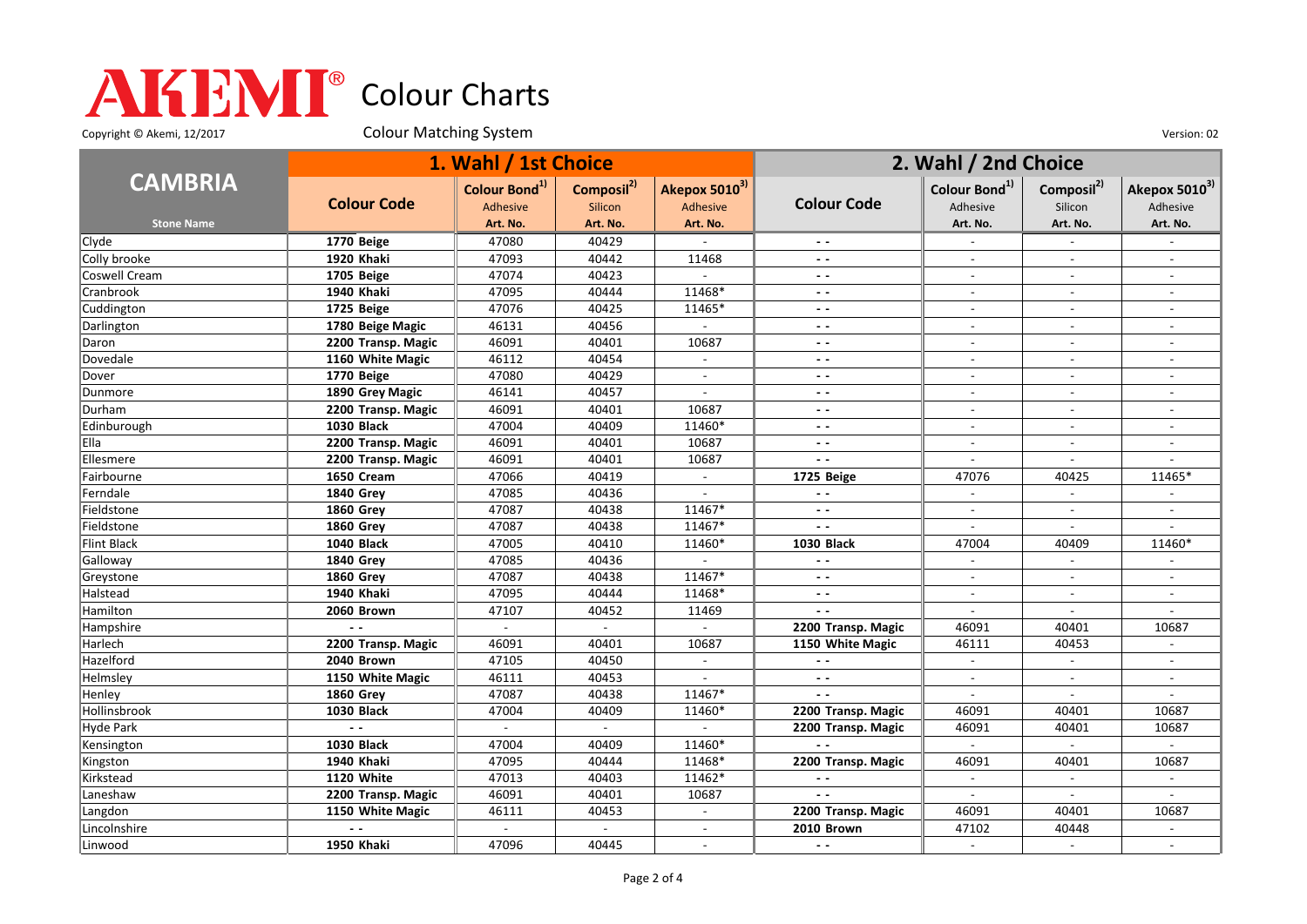Copyright © Akemi, 12/2017 Colour Matching System Colour Matching Consumers Colour Colour Matching System Version: 02

|                       | 1. Wahl / 1st Choice |                                              |                                          |                                       | 2. Wahl / 2nd Choice |                                       |                                   |                               |
|-----------------------|----------------------|----------------------------------------------|------------------------------------------|---------------------------------------|----------------------|---------------------------------------|-----------------------------------|-------------------------------|
| <b>CAMBRIA</b>        | <b>Colour Code</b>   | Colour Bond <sup>1)</sup><br><b>Adhesive</b> | Composil <sup>2)</sup><br><b>Silicon</b> | Akepox 5010 <sup>3)</sup><br>Adhesive | <b>Colour Code</b>   | Colour Bond <sup>1)</sup><br>Adhesive | Composil <sup>2)</sup><br>Silicon | Akepox $5010^{3}$<br>Adhesive |
| <b>Stone Name</b>     |                      | Art. No.                                     | Art. No.                                 | Art. No.                              |                      | Art. No.                              | Art. No.                          | Art. No.                      |
| Manchester            | <b>1860 Grey</b>     | 47087                                        | 40438                                    | 11467*                                |                      |                                       |                                   |                               |
| Menai                 | <b>1030 Black</b>    | 47004                                        | 40409                                    | 11460*                                | $\sim$ $\sim$        | $\overline{a}$                        | $\sim$                            | $\overline{a}$                |
| Minai                 | 1040 Black           | 47005                                        | 40410                                    | 11460*                                | <b>1030 Black</b>    | 47004                                 | 40409                             | 11460*                        |
| Minera                | 2200 Transp. Magic   | 46091                                        | 40401                                    | 10687                                 | $\sim$ $\sim$        | $\overline{\phantom{a}}$              | $\overline{\phantom{a}}$          |                               |
| Montgomery            | 1640 Cream           | 47065                                        | 40418                                    |                                       |                      |                                       |                                   |                               |
| Nevern                | $\sim$ $\sim$        |                                              |                                          | $\overline{a}$                        | 1150 White Magic     | 46111                                 | 40453                             |                               |
| New Brighton          | 2200 Transp. Magic   | 46091                                        | 40401                                    | 10687                                 | $\sim$ $\sim$        | $\mathbf{r}$                          | $\overline{a}$                    | $\sim$                        |
| New Castle            | 1760 Beige           | 47079                                        | 40428                                    | $\blacksquare$                        | $\sim$ $\sim$        | $\blacksquare$                        | $\blacksquare$                    | $\blacksquare$                |
| New Quay              | <b>1840 Grey</b>     | 47085                                        | 40436                                    | $\sim$                                | $\sim$ $\sim$        | $\overline{a}$                        | $\overline{a}$                    | $\overline{a}$                |
| Newgale Grey          | <b>1815 Grey</b>     | 47083                                        | 40434                                    |                                       | $\sim$ $\sim$        | $\blacksquare$                        |                                   |                               |
| Newport               | 1130 White           | 47014                                        | 40404                                    | 11463                                 | 1160 White Magic     | 46112                                 | 40454                             |                               |
| <b>Newport Grey</b>   | 1640 Cream           | 47065                                        | 40418                                    | $\mathbf{r}$                          | 1160 White Magic     | 46112                                 | 40454                             | $\overline{\phantom{a}}$      |
| Nottingham            | 1020 Black           | 47003                                        | 40408                                    | 11461                                 | <b>1010 Black</b>    | 47002                                 | 40407                             | 11461*                        |
| OakHampton            | 2060 Brown           | 47107                                        | 40452                                    | 11469                                 | $\sim$ $\sim$        | $\blacksquare$                        | $\overline{\phantom{a}}$          | $\sim$                        |
| Oakmoor               | 1150 White Magic     | 46111                                        | 40453                                    |                                       | $\sim$ $\sim$        |                                       |                                   |                               |
| Oxford                |                      | $\sim$                                       | $\mathbf{r}$                             | $\mathcal{L}^{\mathcal{L}}$           | 2200 Transp. Magic   | 46091                                 | 40401                             | 10687                         |
| Oxwich Green          | 2200 Transp. Magic   | 46091                                        | 40401                                    | 10687                                 | $\sim$ $\sim$        | $\sim$                                | $\blacksquare$                    | $\blacksquare$                |
| Park Gate             | 1940 Khaki           | 47095                                        | 40444                                    | 11468*                                |                      |                                       |                                   |                               |
| Praa Sands            | 1650 Cream           | 47066                                        | 40419                                    | $\overline{\phantom{a}}$              | 1780 Beige Magic     | 46131                                 | 40456                             | $\blacksquare$                |
| Preston               | 1850 Grey            | 47086                                        | 40437                                    |                                       |                      |                                       |                                   |                               |
| Princetown            | 2200 Transp. Magic   | 46091                                        | 40401                                    | 10687                                 | $ -$                 | $\blacksquare$                        | $\blacksquare$                    | $\blacksquare$                |
| Quay Cream            | 1760 Beige           | 47079                                        | 40428                                    |                                       | $\sim$ $\sim$        | $\sim$                                | $\overline{a}$                    |                               |
| Ramsey                | 1920 Khaki           | 47093                                        | 40442                                    | 11468                                 | 1940 Khaki           | 47095                                 | 40444                             | 11468*                        |
| Reading               | 2030 Brown           | 47104                                        | 40449                                    |                                       | $\sim$ $\sim$        | $\sim$                                |                                   |                               |
| Rosslyn               |                      |                                              |                                          |                                       | 2200 Transp. Magic   | 46091                                 | 40401                             | 10687                         |
| Roxwell               | 2200 Transp. Magic   | 46091                                        | 40401                                    | 10687                                 | $\sim$ $\sim$        | $\overline{\phantom{a}}$              | $\blacksquare$                    |                               |
| Sanford               | 1735 Beige           | 47077                                        | 40426                                    | 11470                                 | $\sim$ $\sim$        | $\blacksquare$                        | $\overline{\phantom{a}}$          | $\blacksquare$                |
| Sea Grove             | 2200 Transp. Magic   | 46091                                        | 40401                                    | 10687                                 | $\sim$ $\sim$        | $\overline{a}$                        | $\overline{a}$                    | $\overline{a}$                |
| Sharpham              | <b>1030 Black</b>    | 47004                                        | 40409                                    | 11460*                                | $\sim$ $\sim$        |                                       |                                   |                               |
| Sheffield             | $\sim$               |                                              |                                          | $\mathbf{r}$                          | 2200 Transp. Magic   | 46091                                 | 40401                             | 10687                         |
| Shirebrook            | 1950 Khaki           | 47096                                        | 40445                                    | $\blacksquare$                        | $\sim$ $\sim$        | $\mathbb{L}^{\mathbb{N}}$             | $\mathcal{L}$                     | $\mathbf{r}$                  |
| Snowdon               | 1120 White           | 47013                                        | 40403                                    | 11462*                                | 1160 White Magic     | 46112                                 | 40454                             | $\overline{\phantom{a}}$      |
| Somerset              | $\sim$ $\sim$        |                                              | $\sim$                                   |                                       | $\sim$ $\sim$        | $\blacksquare$                        | $\blacksquare$                    | $\blacksquare$                |
| Southampton           | <b>1010 Black</b>    | 47002                                        | 40407                                    | 11461*                                | $\sim$ $\sim$        |                                       |                                   |                               |
| <b>Stafford Brown</b> |                      |                                              | $\mathbf{r}$                             | $\mathbb{L}^{\mathbb{N}}$             | 1715 Beige           | 47075                                 | 40424                             | $\overline{a}$                |
| Summerhill            | 1640 Cream           | 47065                                        | 40418                                    | $\overline{a}$                        | <b>1815 Grey</b>     | 47083                                 | 40434                             | $\overline{\phantom{a}}$      |
| Sussex                | 1940 Khaki           | 47095                                        | 40444                                    | 11468*                                | $\sim$ $\sim$        |                                       | $\sim$                            |                               |